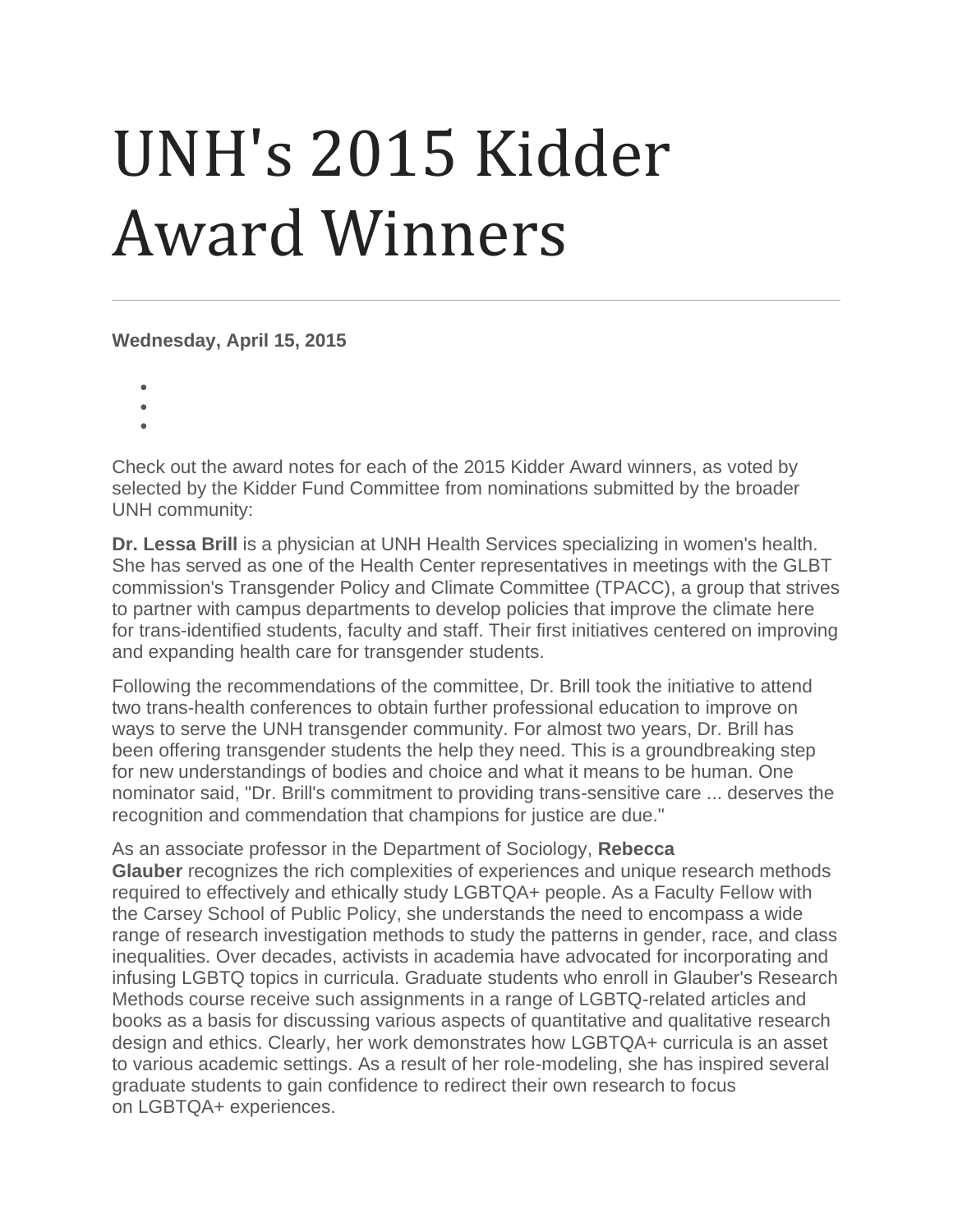**AliciaAlec Dufield '15** has been an outstanding advocate for acceptance and change at UNH and has worked on behalf of communities who are too often marginalized. Through long talks and by example, AliciaAlec has deepened our understanding of the LGBTQA+ community by sharing stories of bias, stories of achievements, stories conveyed with frustration and in sadness. Yet they are stories infused with honesty, hope, and commitment. Because of AliciaAlec's work, people develop further understanding and mindfulness of gender identities, gender expressions and more. "AA" is always willing to teach, to dialog, to champion, and does so knowing there are those who may not "get it," right away, or who may forget, for example, that there are preferred pronouns and preferred names. AliciaAlec's service and commitment to the UNH community include being a member of the GLBT Commission; past chair of Alliance; director and co-director of the Diversity Support Coalition; plus general membership in the Black Student Union, Mosaico, the United Asian Coalition, TransUNH, the Anti-Racism Team, and Safe Zones. One of AA's nominators said, "I am awed at times by how AA has sustained the energy to work for causes passionately, and, it seems, is constantly engaging with students, staff, faculty and administrators, all while managing an academic life, being a Discovery Fellow and holding three workstudy positions. Because of AA, I can impart understanding, I can ask questions, I can share the teachings, and I can be a better person."

**Lane McDonough '15** has done impressive work to educate the campus about LGBTQA+ issues and has a way of winning over diverse people to understand human and civil rights through his education efforts. Lane is a Safe Zones facilitator. He has also been a teaching assistant for Joelle Ryan's Gender, Power and Privilege class last semester, and he was a big hit with students. He was able to relate well — but also challenge them to leave their comfort zones to explore issues of diversity and social justice. Last year, he won a Movers and Shakers Award for his collaborative leadership on issues of social justice and inclusion. He's been a member of the Alliance and TransUNH, and he participated in the MLK Summit. He's demonstrated his understandings of the intersectionalities of multicultural identities through his volunteer work at the Waysmeet Center, Delta Xi Phi Multicultural Sorority and Leadership Camp. His upbeat, enthusiastic attitude encourages others to get involved.

Graduate student **Mark Anthony** recently co-founded the UNH Chapter of the national student organization on being out in Science, Technology, Engineering, and Math oSTEM, with its mission to educate and empower LGBTQA+ students in the STEM fields. As research has shown, STEM fields are the least welcoming professional communities for those who identify with diverse sexual and gender identities and expressions. So Mark has applied oSTEM's model to create a welcoming. Last semester, he applied for grants to give students access to the annual conference, where they made connections with industries and with members of both the STEM and activist communities. In addition, Mark had led the Stonewall Grads to plan discussions on gender, race, class and their intersectionalities in our culture. One nominator wrote, "Mark is a champion for building new understanding. I've learned a lot from him in open discussion of his gay identity. He recognizes his privilege as a white cis man, and questions this privilege in ways that raise awareness of issues in the transgender and gender-nonconforming communities. He makes everyone feel welcome here." He is